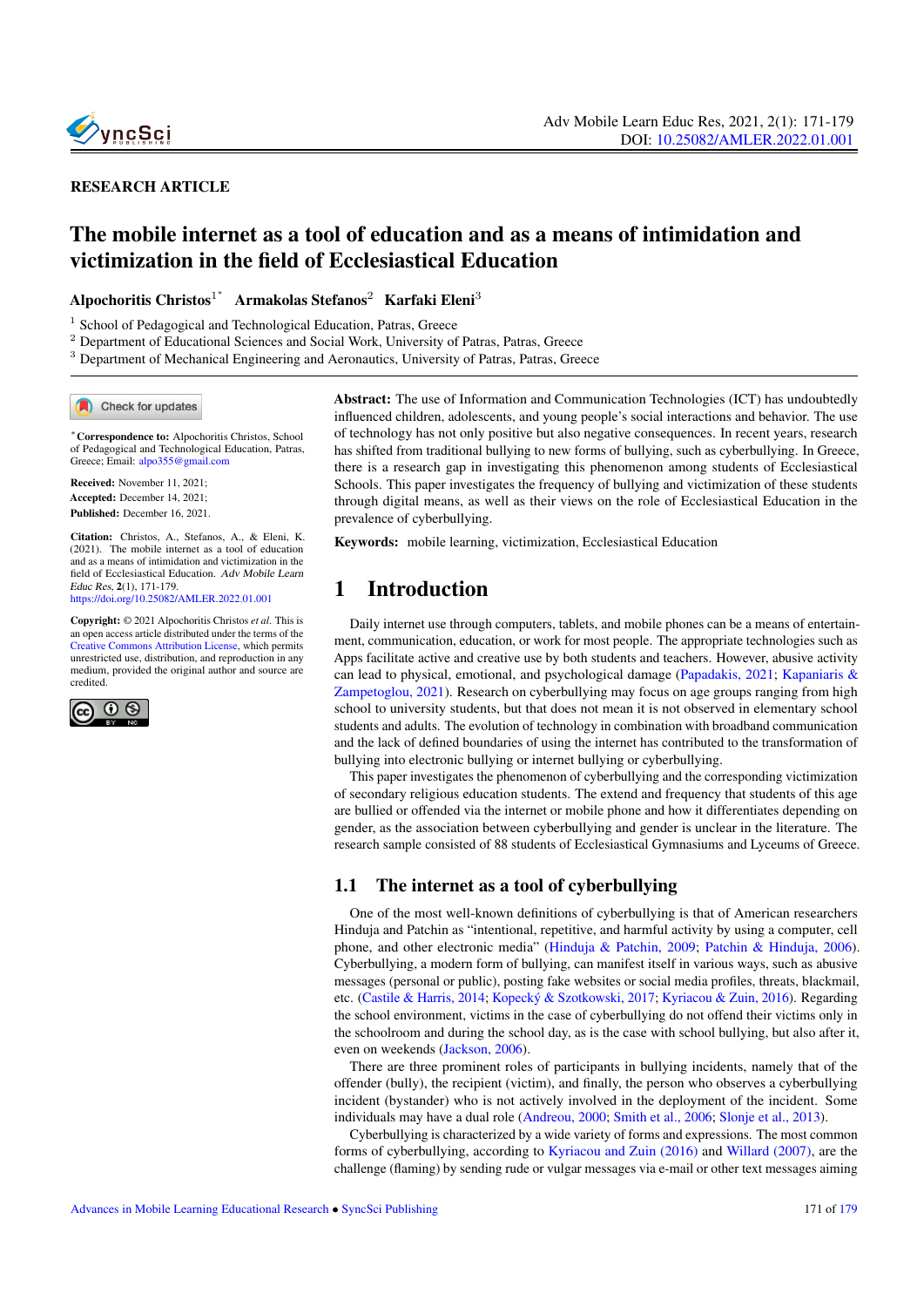at quarreling, online harassment in order to cause emotional and mental pain and cyber-stalking; in addition, denigration or trolling, i.e., sending harmful, false or harsh statements or rumors about a person to other people or posting them on the internet in order to damage his reputation, as well as masquerading which includes pretending to be someone else, and sending or posting material about that person putting the victim into a difficult position, etc.

According to the international literature, cyberbullying of students is associated with low academic performance, lack of confidence, low self-esteem, high levels of depression, loneliness, emotional distress, and alienation (Dellasega & Nixon, 2003).

The evolution of technology over the years has resulted in a dramatic expansion of cyberbullying (reference needed), as the consequent development of a great variety of tools and digital means allows exercising cyberbullying more easily.

It is a fact that it is easy to hide the identity of users in cyberspace. Therefore, it is expected that the research findings on gender differences in cyberbullying will be somewhat contradictory. Some research has concluded that students, regardless of gender, are just as likely to engage in acts of cyberbullying (Hinduja & Patchin, 2009; Raskauskas & Stoltz, 2007; Slonje & Smith, 2008; Williams & Guerra, 2007; Ybarra & Mitchell, 2004) and other than boys are prone to cyberbullying, while girls to cyber victimization (Dehue et al., 2008; Smith et al., 2008; Walrave & Heirman, 2011; Wang et al., 2009). There have been studies that have found that boys are more likely to play the role of the perpetrator than girls, but they did not mention gender differences in victimization (Li, 2007). However, rarely the conclusion was that boys are more likely to be victims of cyberbullying than girls (Aricak et al., 2008).

Barlett and Coyne (2014) highlighted gender and age interaction in the manifestation of cyberbullying and concluded that girls were more likely to commit cyberbullying during early adolescence while boys during adolescence.

Adolescents' excellent relationships with their parents act as a deterrent to their victimization (Ybarra & Mitchell, 2004; Accordino & Accordino, 2012). On the other hand, the problematic relationships of adolescents with their parents and the indifference and rejection they may experience pushes them to seek the recognition and attention they lack on the internet, in some cases manifesting aggressive and consequently bullying behavior (Makri-Botsari & Karagianni, 2014).

#### 1.2 Studies on cyberbullying of students

Empirical research on ICT abuse and its harmful effects on Internet victims focuses mainly on children and adolescents (Bruno, 2004; Cowie & Colliety, 2010; Wolak et al., 2010). Findings indicate, therefore, that almost one in five students is a victim of cyberbullying (Wright et al., 2009), and about the same proportion of students are responsible for bullying (Hinduja  $\&$ Patchin, 2010). 25% of bullies and victims appear to be in the same school (Slonje & Smith, 2008). Sending abusive messages is the most common form of cyberbullying, while boys are the protagonists of these acts (Lazouras & Ourda, 2012).

Antoniadou & Kokkinos (2013) have carefully studied the phenomena of cyberbullying and cyber-victimization in Greece, adding that comparing the findings of various surveys is difficult because there was no standard definition for cyberbullying. In addition, research tools used in Greece have not been weighted, and therefore they have not been verified for their validity and reliability. For this reason, these researchers selected a few years later an internationally widespread and widely accepted questionnaire for cyberbullying of students and weighed it in the Greek reality. According to the results of a study by Antoniadou & Kokkinos (2013), cyberbullying and cyber-victimization appeared to positively correlate with the frequency of ICT use, the lifting of the Internet ban, social personality traits, and a negative correlation with emotional empathy.

The rate of cyberbullying in children and adolescents ranges from 2% to 35% (Diamanduros et al., 2008; Kowalski et al., 2014; Laftman et al., 2013) and in several cases varies considerably from country to country. Literature reviews by Kowalski et al. (2014) and Aboujaoude et al. (2015) show that victimization rates range between 10% and 40%. This significant discrepancy is due to the means of cyberbullying that every study has included in data collection. Some researchers, for example, focus on social media (Kwan & Skoric, 2013) and limit the occurrence of cyberbullying by studying the phenomenon in an isolated context. The differences in percentages may also be due to the different definitions of the phenomenon by researchers and the various tools they use to measure it (Olweus, 2012).

In most cases, the greater the use of the internet, the greater the experience of cyberbullying (Kwan & Skoric, 2013; Ybarra, 2004; Ybarra & Mitchell, 2004). However, this positive correlation between cyberbullying experiences and internet use is not observed in all surveys,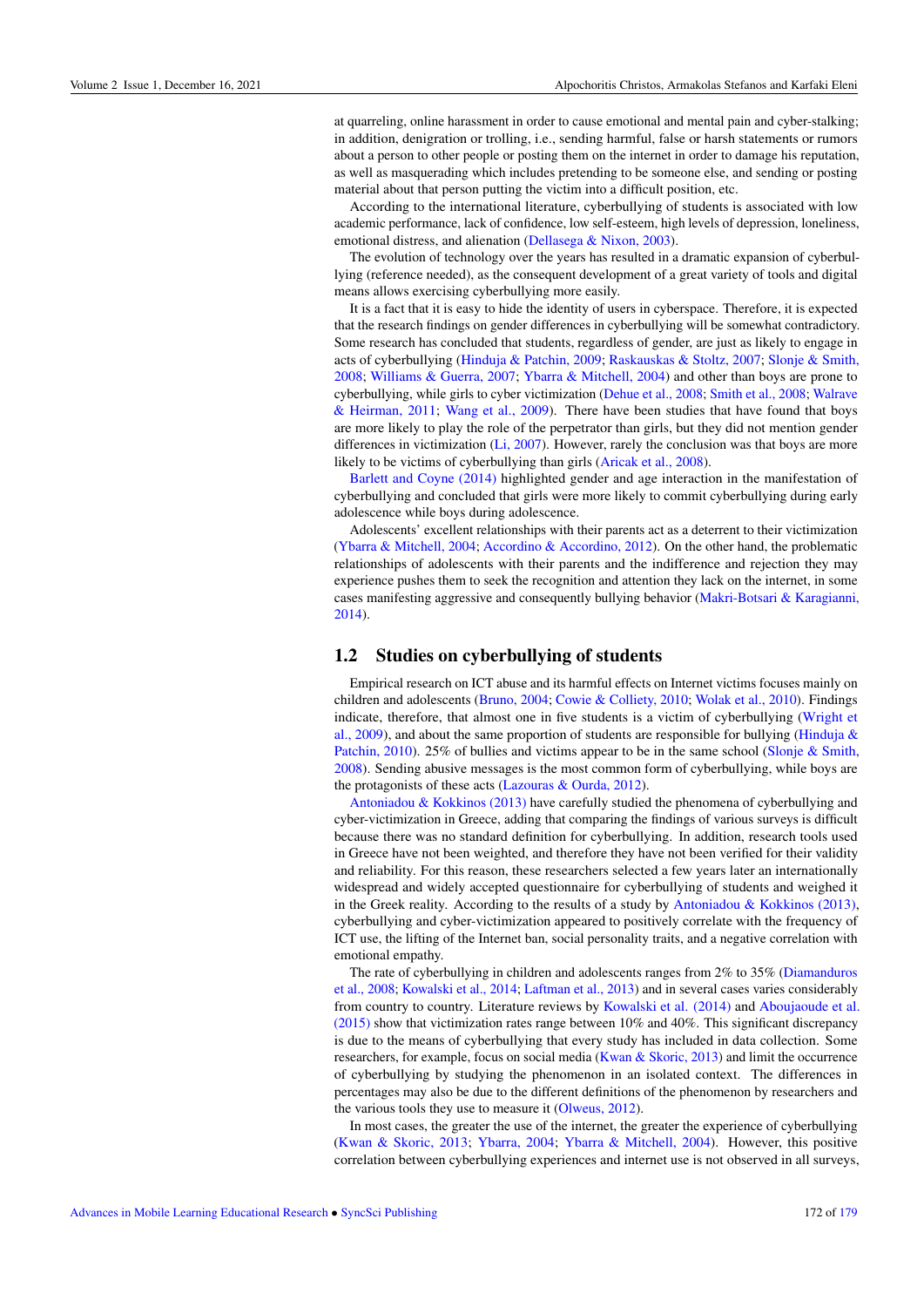such as in the case of Facebook use, which did not show a significant correlation between the use of this social medium and victimization (Kwan & Skoric, 2013).

Cyberbullying has negative effects on the psychological, social, and physical health of both victims and perpetrators involved (Bauman et al., 2012; Tokunaga, 2010). Foody et al. (2015) conducted a literature review of the psychological effects of perpetrators and victims of cyberbullying. They identified various possible symptoms: low self-efficacy, low level of empathy, poor psychological well-being (Wong et al., 2014), school aggression, feelings of insecurity at school (Mishna et al., 2012), as well as and poor quality of life (Fletcher et al., 2014). In some cases, there were identified suicidal tendencies (Hinduja & Patchin, 2010).

#### 1.3 Measures to prevent or/and combat cyberbullying

Apart from students themselves, in preventive or/and aggressive measures towards the phenomenon of cyberbullying, their educators, the school administration, the parents, etc., are also involved. Educating students on the safe and responsible use of ICT is of great importance, and if they realize that on the other side of the screen, people are suffering and feeling real pain, they can prevent practicing cyberbullying (Matos et al., 2017).

The role of the school in preventing cyberbullying is catalytic. Educators within a school are the key to confronting cyberbullying (O'Moore, 2000). Unfortunately, studies show that educators are ineffective in dealing with the phenomenon, and students do not trust them easily to confide their experiences with cyberbullying, and they are more likely to turn to their friends or classmates.

Ideally, educators should be trustworthy for students and act as role models to whom they will turn as victims or when they want to report the perpetrators. It is undeniable that counseling intervention in school is a valuable process since it is evident that the supportive culture in the school is a remarkable strategy for student participation in the prevention of both conventional and cyberbullying (Eliot et al., 2010).

School-based intervention programs, such as TABBY (Threat Assessment of Bullying Behavior on the Internet for Youngsters), or online, such as Online Pestkoppenstoppen, could help those involved with the psychological trauma of cyberbullying. Although cyberbullying training and awareness-raising programs have been gradually developed in recent years, it is unclear whether they are guided and designed on a theoretical basis or simply follow existing European prevention and intervention programs.

Parental involvement and support of students-victims and students-perpetrators of cyberbullying are significant. Establishing and maintaining open communication channels between school and family seems fundamental and is recommended in past studies (Corcoran & McGuckin, 2014). Regarding family context, sharing ICT with parents from an early age, repeated discussions about cyber risks, and establishing boundaries and filters are some of the possible supportive strategies (Campbell, 2007; Campfield, 2006; Livingstone et al., 2011). Monitoring their children's cyberbullying, applying rules for internet use, and knowing what to do in case children's involvement in cyberbullying is part of parent education to combat cyberbullying (Hoff & Mitchell, 2009).

The present study focuses on cyberbullying of students of Ecclesiastical Education in Greece, so comparative data regarding this specific kind of education are presented below.

#### 1.4 Ecclesiastical Education in Greece

Ecclesiastical (religious) Education has been part of the educational system since establishing the modern Greek State (Resolution 410, 3-2-1830, N.W. 25-1-1843), which aimed to educate clergy. The term *Ecclesiastical Education* refers to the education provided by the Greek State in institutions dedicated to the training of prospective and active priests to successfully fulfill their multifaceted duties and benefit both the Church and the Nation (Perselis, 2000).

With the law 476/1976 "On Ecclesiastical Education" (Government Gazette 308 - 18.11.1976), Ecclesiastical Education officially becomes part of the State that supervises and provides financially for Ecclesiastical Schools.

Nowadays, Ecclesiastical Gymnasiums (E.G.) and General Ecclesiastical Lyceums (GEL) belong to the Secondary Ecclesiastical Education. General Ecclesiastical Lyceums were established in 1998-99, with article 1 of PD 407/1998 offering a diploma equivalent to that of General Lyceums after three years of study. In a reform effort during the school year 2013-2014, the Rizareios School accepted girls for the first time in its student body; this was also adopted by the General Ecclesiastical Lyceum of Vella (P.D. 26/9/1931- Government Gazette 352/issue  $A / 7 - 10 - 31$ .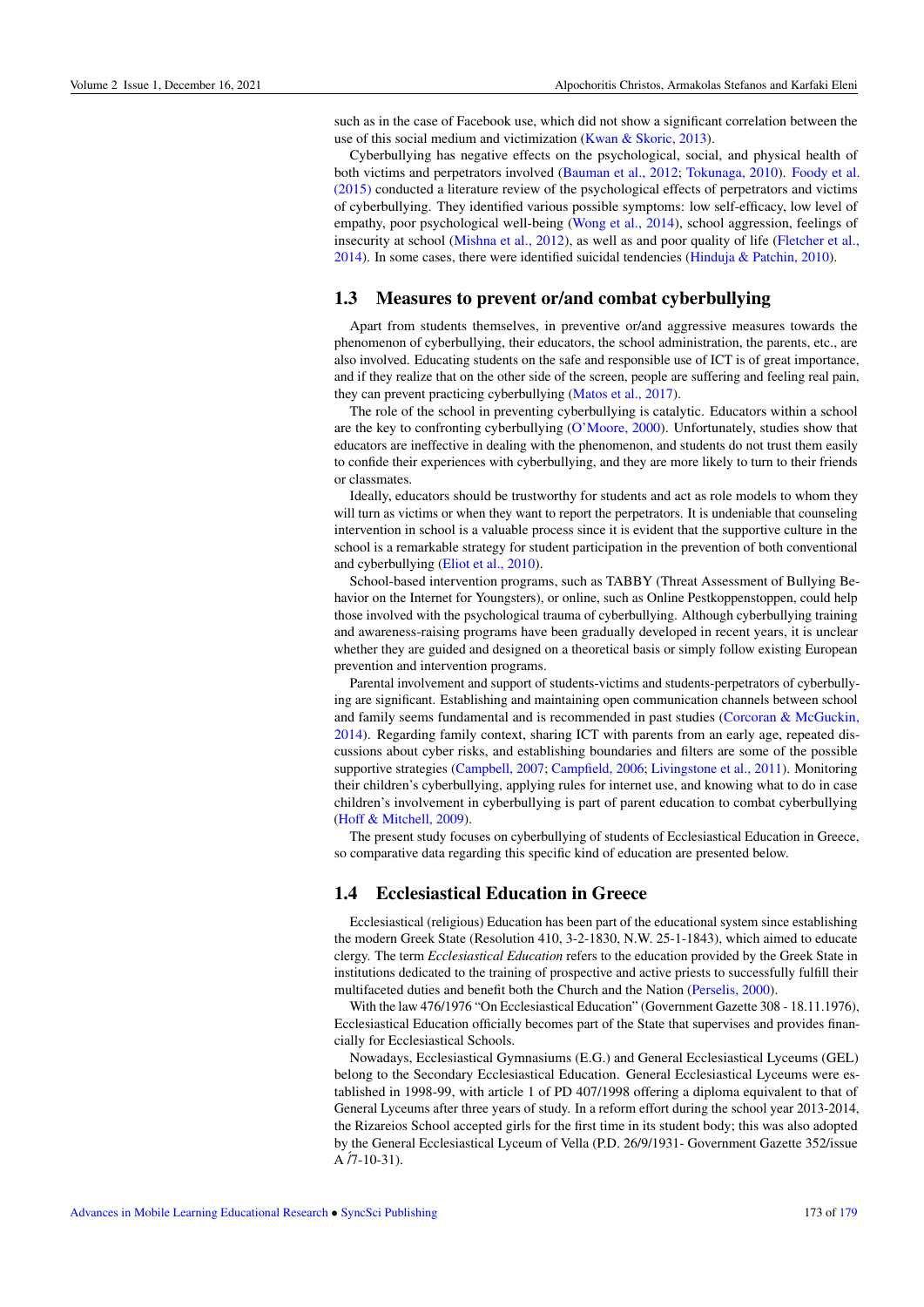Regarding the schedule of Ecclesiastical Gymnasiums, it becomes clear that in addition to the 2 hours of teaching the course of Religion, another 6 hours of courses of Religious Specialization are taught per class. In the first and second class of the General Ecclesiastical Lyceum, the course of Religion is taught 2 hours per week, while in the third class 1 hour per week. As in the case of Ecclesiastical Gymnasiums, General Ecclesiastical Lyceums also offer additional courses of Religious Specialization concerning the other Lyceums of the Secondary Education.

#### 1.5 Purpose and research questions

The purpose of the study was to investigate the frequency in which students of Secondary Ecclesiastical Education are bullied or offended using electronic media and whether they consider that attending alternative schools acts as a deterrent to cyberbullying. The phenomenon of cyberbullying has not been investigated so far in Ecclesiastical Education, and there is a lack of research data on this topic.

The research questions derived by the research design were the following:

a) Do male Ecclesiastical Lyceum students exercise cyberbullying more often than female ones?

b) Are female Ecclesiastical Lyceum students more often victims of cyberbullying than male students?

c) Is attending church schools an inhibitory factor in students exercising cyberbullying?

d) What coping strategies usually adopt the victims of cyberbullying who attend Ecclesiastical Gymnasiums and Lyceums?

## 2 Methods

#### 2.1 Participants and data collection process

The research took place in Greece on April and May 2021 in Gymnasiums and Lyceums of Ecclesiastical Education. 88 male and female students participated, and the selection of participants was based on the ease of accessing them during the research period, so this is a convenient sample. Gymnasium students made up  $6.8\%$  (N = 6) of the sample and Lyceum students 93.2% ( $N = 82$ ). The number of girls in the sample was much smaller than that of boys because they could attend only two Ecclesiastical Lyceums. [Table 1](#page-3-0) presents the students who participated in the research by gender and school class. The completion of the questionnaire was short and voluntary and was done either through google forms or through a distributed hardcopy.

<span id="page-3-0"></span>

| Class        | Frequency (rf) |       | Relative Frequency (rf) |       |
|--------------|----------------|-------|-------------------------|-------|
|              | boys           | girls | boys                    | girls |
| B' Gymnasium |                |       | 2.9                     |       |
| C' Gymnasium |                |       | 5.7                     |       |
| A' Lyceum    | 32             |       | 45.7                    | 22.2  |
| B' Lyceum    | 14             |       | 20.0                    | 22.2  |
| C' Lyceum    | 18             | 10    | 25.7                    | 55.6  |
| <b>Total</b> | 70             | 18    | 100                     | 100   |

Table 1 Distribution of student frequencies by gender & class

#### 2.2 Research tool

In the present quantitative research, the design of the research tool was based on the Cyberbullying and Cyber Victimization Experience Questionnaire (Antoniadou & Kokkinos, 2011; Hinduja & Patchin, 2009; Smith et al., 2006). It is about a self-report questionnaire, including two subscales that assess, respectively, experiences of direct and indirect cyberbullying as well as direct and indirect cyber victimization in pre-adolescent and adolescent students, which are carried out using a mobile phone or/and the internet (Antoniadou & Kokkinos, 2013). In total, students were asked to answer 24 questions regarding the frequency of occurrence of each of the behaviors described using a five-point Likert scale. At the end of the main questionnaire, additional statements were added to derive data specifically concerned students of Ecclesiastical Gymnasiums and Lyceums. In addition, a short questionnaire concerning student demographics was integrated. Cronbach's alpha coefficient was 0.85, which indicates that the scale has a good level of internal coherence.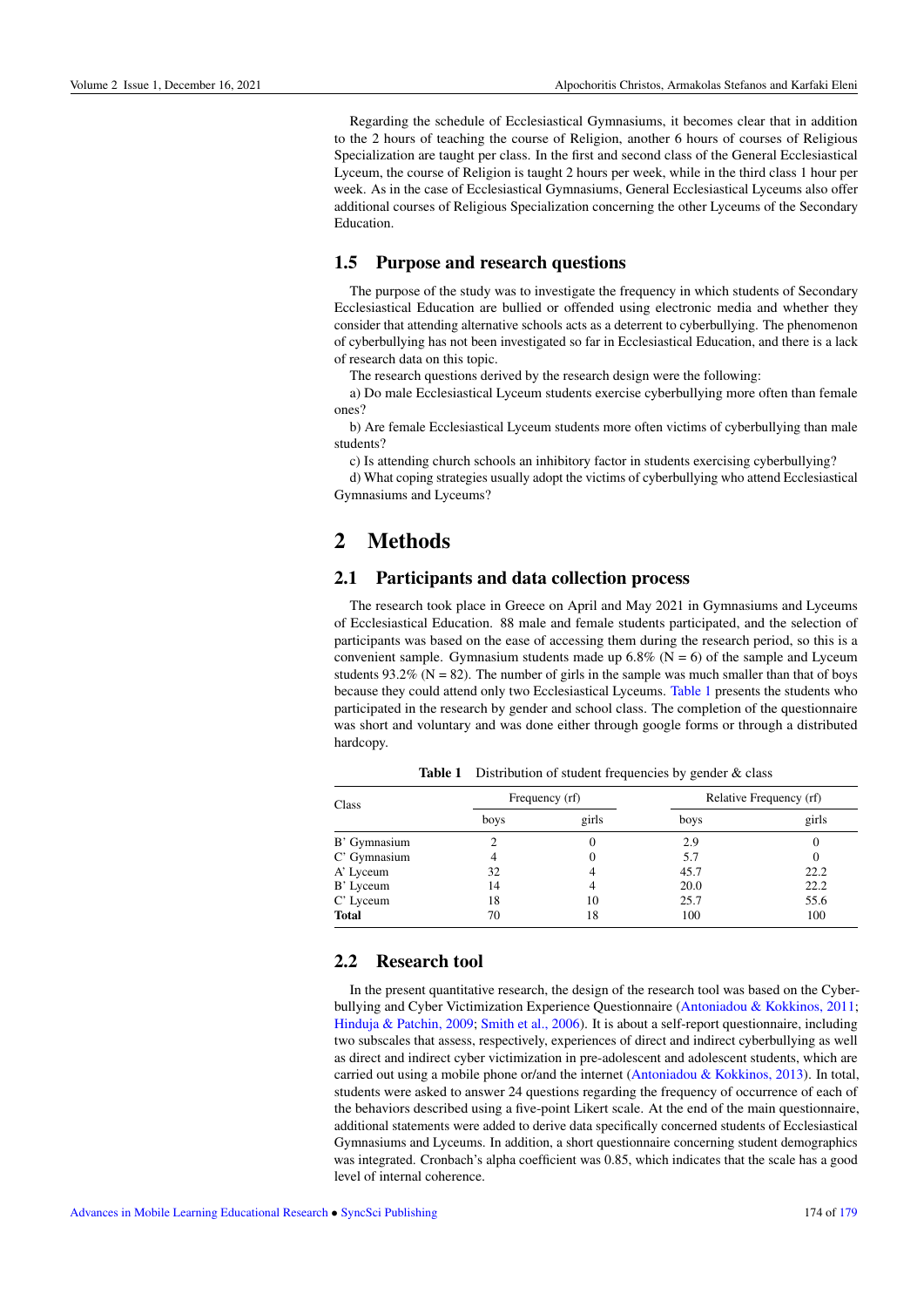### 3 Results

In the main part of the questionnaire, participants were asked to answer 24 questions in order to evaluate experiences of cyberbullying and cyber victimization. To facilitate answering the questions, a five-point Likert scale was used with the following options:  $0 =$  never,  $1 =$  once or twice, two  $=$  sometimes,  $3 =$  many times, and  $4 =$  every day. The statistical package SPSS revealed that the participants scored low for the cyber victimization dimension (mean= 0.54, s.d. = 0.24) in the range of answers 0-4. Dimension *5. Sending a message to others to fool you into saying bad things about you* scored the highest average (M = 0.98), followed by dimension *1. Receiving mocking / offensive messages* (M = 0.89) and dimension *3. Receiving a message from someone pretending to be someone else* (M = 0.80).

The averages of the 12 dimensions of the scale related to cyberbullying are presented in [Table](#page-4-0) [2.](#page-4-0)

Table 2 Descriptive statistical indicators of cyber-victimization dimensions

<span id="page-4-0"></span>

| Dimensions of electronic victimization                                                                           | Mean | SD.  |
|------------------------------------------------------------------------------------------------------------------|------|------|
| 1. Receiving mocking or offensive messages                                                                       | 0.89 | 1.03 |
| 3. Receiving a message from someone pretending to be someone else                                                | 0.80 | 1.20 |
| 5. Sending a message from someone to others in order to fool you into saying bad things<br>about me              | 0.98 | 1.16 |
| 7. Sending your photos or videos to others without my permission in order to make fun<br>of me                   |      | 0.77 |
| 9. Sending my messages to others without my permission in order for them to make fun<br>of me or speak ill of me |      | 0.96 |
| 11. Download a file with a deliberately sent virus                                                               | 0.41 | 0.72 |
| 13. Loss of a mobile phone and its use by third parties                                                          |      | 0.77 |
| 15. Receiving mocking / ugly posts on social media profiles                                                      |      | 0.70 |
| 17. Deleting, blocking, or disliking friends on the internet due to defamation                                   |      | 0.87 |
| 19. Receiving threatening messages                                                                               | 0.57 | 0.94 |
| 21. Posting my details on the internet by someone I did not want to be disclosed                                 |      | 0.78 |
| 23. Use of my account by third parties without my permission                                                     |      | 0.86 |
| <b>Set of victimization dimensions</b>                                                                           | 0.54 | 0.24 |

[Table 3](#page-4-1) presents the total number of cyber-victims and cyberbullying by gender in percentages, as reflected by students' reported experiences. A percentage of 42.8% of boys have been victims of cyberbullying at least once. The corresponding cyber victimization rate for girls was 55.5%. 13 boys (18.6%) and two girls (11.1%) stated that they had bullied other students at least once.

Table 3 Cyber victimization and cyberbullying rates by gender

<span id="page-4-1"></span>

| Gender         | Cybervictimization | Cyberbullying   |  |
|----------------|--------------------|-----------------|--|
| boys $(N=70)$  | 42.8% $(N=30)$     | $18.6\%$ (N=13) |  |
| girls $(N=18)$ | $55.5\%$ (N=10)    | $11.1\%$ (N=2)  |  |
| Total $(N=88)$ | $45.5\%$ (N=40)    | $17.1\%$ (N=15) |  |

A percentage of 50% (N = 44) of the respondents answered never to the question *"Has anyone sent you a question (on your cell phone or via the internet) to make fun of you or speak ill of you?"*, which aimed to reveal the cyber victimization experiences. However, they reported that they experienced such incidents *one to two times*, *sometimes* 20.5% (N = 18) respectively and 9.1% (N = 8) *many times*.

A percentage of 63.6% (N = 56) of the respondents answered *never* to the question *"Has anyone sent you a message (on your cell phone or via the internet) pretending to be someone else, to make you feel bad?"* never answered. Another  $13.6\%$  answered *many times* (N = 12), while one person (2.3%) reported that something happens *every day*.

A percentage of 50% of the respondents (N = 44) to the question *"Has anyone sent a message (on mobile or via the internet) to others, in which he/she is making fun of you, saying bad things about you or things that are not true?*" answered that such a thing has *never* happened and 84.1% ( $N = 74$ ) stated that they have *never* sent such a thing.

One of the two statements in the questionnaire regarding the students' attendance at the Ecclesiastical Gymnasium/Lyceum investigated whether this type of school makes them feel safer from cyberbullying. As shown in [Figure 1,](#page-5-0) 38.6% ( $N = 34$ ) of respondents agree with the statement that attending an Ecclesiastical High School makes them feel safer from cyberbullying. A percentage of 18.2% ( $N = 16$ ) completely agree with this statement, while 4.6% ( $N = 4$ ) disagree and  $9.1\%$  (N = 6) strongly disagree.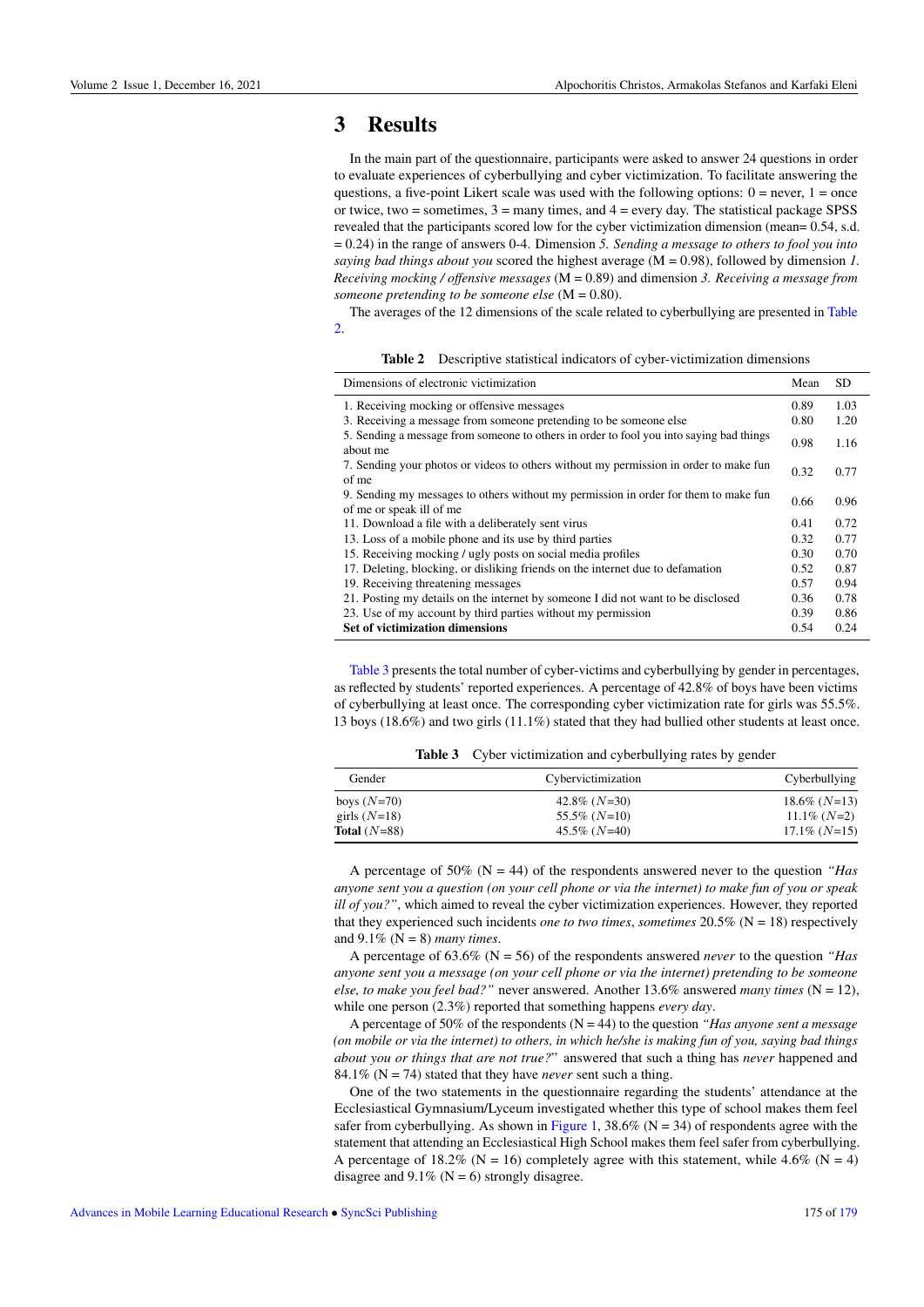<span id="page-5-0"></span>The average response of female students to this statement, that is, "*My attendance at Ecclesiastical High School/Lyceum makes me feel safer from cyberbullying*," reached M = 2.52 and SD  $= 1.12$  for the range of values from 0-4 (0 = strongly disagree, 1 = disagree, 2 = neither agree nor disagree,  $3 = \text{agree}$ ,  $4 = \text{strongly agree}$ ).



Figure 1 Ecclesiastical Gymnasium / Lyceum provides security against cyberbullying

The second statement, related to attending Ecclesiastical Gymnasium/Lyceum, sought to examine whether male and female students feel that this type of school prevents them from committing cyberbullying attacks. The results are presented below in [Figure 2.](#page-5-1) A percentage of 61.4% of the students who participated in the survey strongly agree that attending Ecclesiastical Gymnasium/Lyceum acts as a deterrent to cyberbullying on others.

<span id="page-5-1"></span>The average response of the students to this statement, that is, *"My attendance at Ecclesiastical Gymnasium/Lyceum prevents me from committing cyberbullying",* reached M = 2.64 and  $SD = 1.16$  for a range of values from 0-4 (0 = strongly disagree, 1 = disagree, 2 = neither agree nor disagree,  $3 = \text{agree}$ ,  $4 = \text{strongly agree}$ ).



Figure 2 Attending Ecclesiastical Gymnasium/Lyceum prevents me from cyberbullying

A percentage of 37.5% ( $N = 18$ ) of the victims sought the help of the police, and 29.2% (N = 14) preferred a change in the passwords of the electronic services they used. A percentage of 25% ( $N = 12$ ) of the participants stated that they took revenge on the perpetrators without using electronic means, and 12 students (25%) stated that they avoided using any strategy to deal with the issue. Reporting incidents to colleagues, the principal, the perpetrator's parents, and the students in the classroom was rarely chosen as a coping strategy by students.

### 4 Discussion and conclusions

Research on cyberbullying experiences among young people in Greece is still in the early stage. To date, most data come from studies that do not focus exclusively on cyberbullying or from studies conducted with small convenient samples in specific geographical areas usually involving adolescents. Significant efforts and steps have been made in recent years. However, undoubtedly, more research is needed in order to get a clearer picture of the incidence of cyberbullying, the most common forms, types, and means used, the possible correlations with demographic characteristics (e.g., age, geographical area, educational level of parents, etc.), but also data on the psychosocial profile of the participants.

Relevant studies show that the prevalence of cyberbullying incidences varies considerably and is mainly due to the operational definition given to cyberbullying and what is measured each time. In the present study, the victimization rate of male and female students of Ecclesiastical Gymnasiums and Lyceums was 45.5%, close to the upper limit of other surveys. Girls were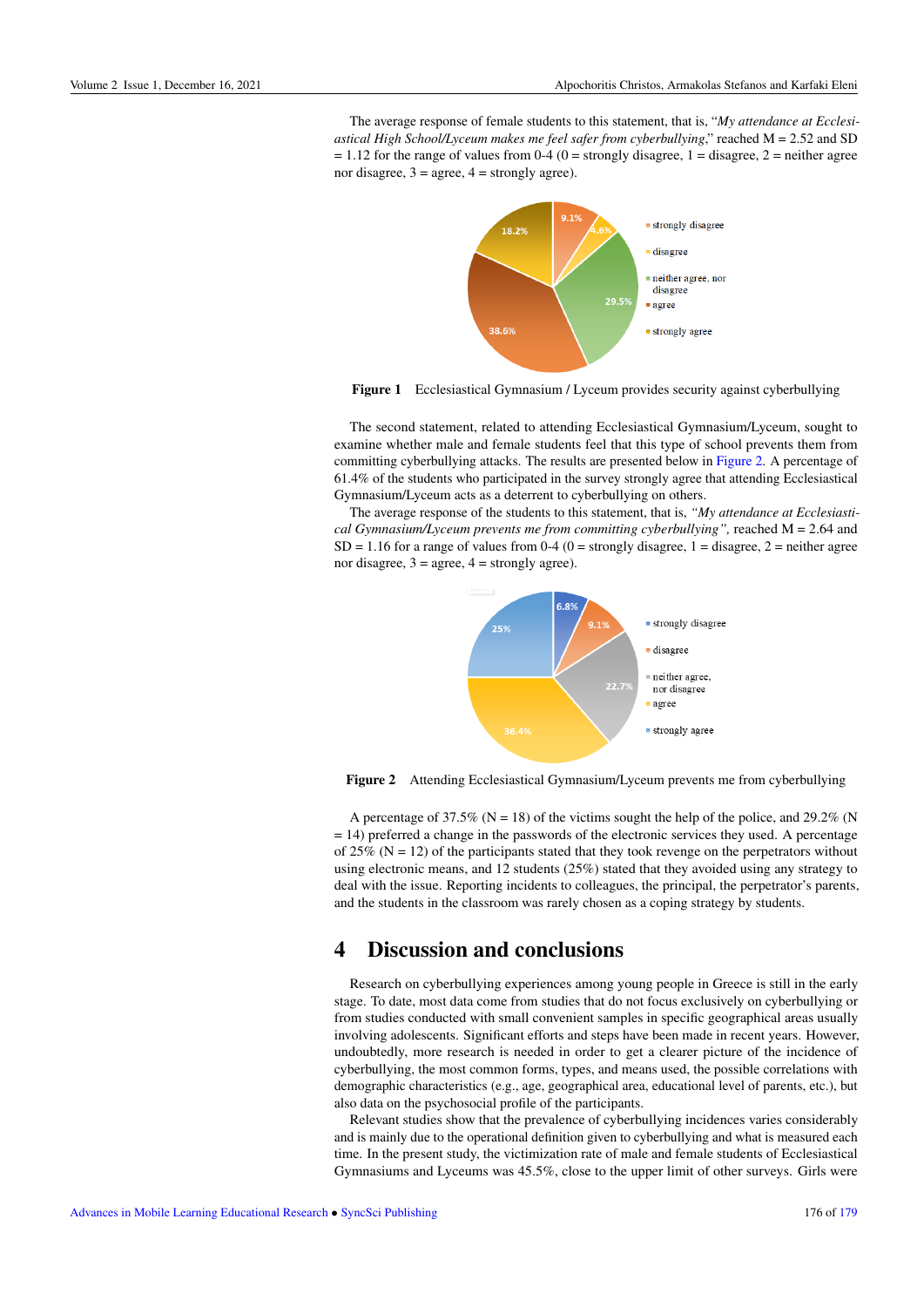victimized more often than boys, and other studies confirm the frequent victimization of girls through electronic media. The rate of bullying was lower in girls than in boys, and it was much lower than the corresponding victimization rate. It could be assumed that students of Ecclesiastical Gymnasiums and Lyceums are often victims of cyberbullying but more rarely bullies, resulting in high vulnerability compared to students in other schools. However, although bullying incidences are relatively high, most of them occur once or twice. Thus, according to several researchers, no repetition characterizes the phenomenon of cyberbullying, and it is instead of a mild form. Consequently, it could be considered that students confuse cyberbullying with aggression, which by definition does not include the recurrence of the incident. In a new issue of the questionnaire, it would be well first to provide a brief definition of cyberbullying, including the notion of the recurrence of the incident, so that students refer to their statements on incidents that have occurred more than once or twice.

Data analysis revealed no correlation between parents' educational level, neither with the manifestation of bullying nor with the victimization. The small percentage of female students in the sample and the general population in Gymnasiums and Lyceums of Ecclesiastical Education did not allow safe conclusions to be drawn regarding the effect of gender on bullying and victimization.

Regarding the strategies for victims dealing with cyberbullying, most respondents stated that they contacted the police and changed passwords as a reaction. In a future repetition of the research, it would be essential to investigate why students of Ecclesiastical Gymnasiums and Lyceums address the police more easily. Of course, as shown in previous studies, several students reported that they kept the bullying incident secret and did not address anyone for help. As in previous research, few students discuss such issues with their classmates, teachers, or the school principals.

The majority of students in Ecclesiastical Gymnasiums and Lyceums agree that attending this type of school makes students feel safer from cyberbullying and prevents them from manifesting similar behaviors. Very few are those who disagree or strongly disagree with the above. These perceptions of students of the Secondary Ecclesiastical Education could be attributed to the increased number of teaching hours in courses of religious specialization that they follow, but also in the general context of religiosity and virtues (such as empathy, acceptance, respect, etc.) that these schools try to diffuse on to their students.

### References

- Aboujaoude, E., Savage, M. W., Starcevic, V., & Salame, W. O. (2015). Cyberbullying: Review of an old problem gone viral. Journal of Adolescent Health, 57, 10-18. <https://doi.org/10.1016/j.jadohealth.2015.04.011>
- Accordino, D. B., & Accordino, M. (2011). Bullying: Focusing on several environments. In 8th EPNAPE Conference (pp. 167-168).
- Andreou, E. (2000). Bully/victim problems and their association with psychological constructs in 8 to 12-year-old Greek school children. Aggressive Behavior, 26(1), 49-56. [https://doi.org/10.1002/\(SICI\)1098-2337\(2000\)26:1](https://doi.org/10.1002/(SICI)1098-2337(2000)26:1<49::AID-AB4>3.0.CO;2-M)/49::AID-AB4)3.0.CO;2-M
- Antoniadou, N., & Kokkinos, K. M. (2011). Cyber-bullying & Victimization Experiences Questionnaire (Erekekthy).
- Antoniadou, N., & Kokkinos, K. M. (2013). Cyberbullying and cybervictimization in children and adolescents: Frequency of occurrence and risk factors. Preschool & School Education, 1(1), 138-169.
- Aricak, T., Siyahhan, S., Uzunhasanoglu, A., Saribeyoglu, S., Ciplak, S., Yilmaz, N., & Memmedov, C. (2008). Cyberbullying among Turkish adolescents. Cyberpsychology & behavior, 11(3), 253-261. <https://doi.org/10.1089/cpb.2007.0016>
- Barlett, C., & Coyne, S. M. (2014). A meta-analysis of sex differences in cyber-bullying behavior: The moderating role of age. Aggressive Behavior, 40, 474-488. <https://doi.org/10.1002/ab.v40.5>
- Bauman, S., Underwood, M., & Card, N. (2012). Definitions: Another perspective and a proposal for a beginning with cyberagression. In S. Bauman, D. Cross, & J. Walker (Eds.), Principles of Cyberbullying Research: Definitions, Measures, and Methodology (pp. 41-46). London: Routledge.
- Bruno, L. (2004). Blogging ban provokes debate over cyberspace. Daily Record, 1-6.
- Campbell, M. A., Slee, P. T., Spears, B., Butler, D., & Kift, S. (2013). Do cyberbullies suffer too? Cyberbullies' perceptions of the harm they cause to others and to their own mental health. School Psychology International, 34(6): 613-629. <https://doi.org/10.1177/0143034313479698>
- Campfield, D. C. (2006). Cyber bullying and victimization: Psychosocial characteristics of bullies, victims and bully/victims. (Unpublished doctoral dissertation, University of Montana). <https://scholarworks.umt.edu/etd/288>
- Castile, H., & Harris, S. (2014). Cyberbullying: An exploration of secondary school administrators' experiences with cyberbullying incidents in Louisiana. Education Leadership Review, 15(1), 52-66.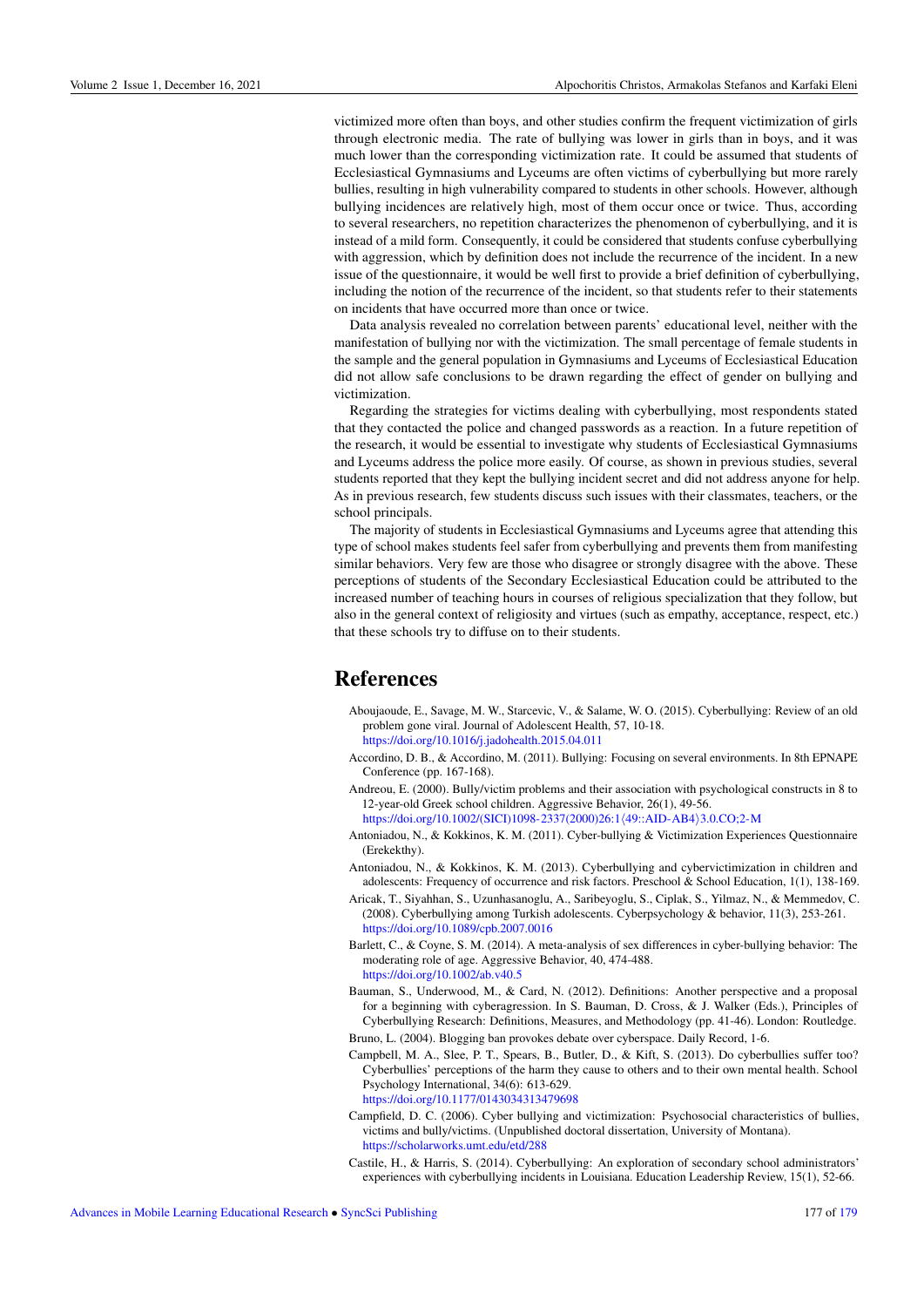- Corcoran, L., & McGuckin, C. (2014). Addressing bullying problems in Irish schools and in Cyberspace: A challenge for school management. Educational Research, 56(1), 48-64. <https://doi.org/10.1080/00131881.2013.874150>
- Cowie, H., & Colliety, P. (2010). Cyberbullying sanctions or sensitivity? Pastoral Care in Education, 28(4), 261-268.
- Dehue, F., Bolman, C., & Völlink, T. (2008). Cyberbullying: Youngsters' experiences and parental perception. Cyber Psychology & Behavior, 11(2), 217-223. <https://doi.org/10.1089/cpb.2007.0008>
- Dellasega, C., & Nixon, C. (2003). Girl wars: 12 strategies that will end female bullying. New York: Simon & Schuster.
- Diamanduros, T., Downs, E., & Jenkins, S. J. (2008). The role of school psychologists in the assessment, prevention, and intervention of cyberbullying. Psychology in Schools, 45(8), 640 693-704. <https://doi.org/10.1002/pits.20335>
- Eliot, M., Cornell, D., Gregory, A., & Fan, X. (2010). Supportive School Climate and Student Willingness to Seek Help for Bullying and Threats of Violence. Journal of School Psychology, 48, 533-553. <https://doi.org/10.1016/j.jsp.2010.07.001>
- Fletcher, A., Fitzgerald-Yau, N., Jones, R., Allen, E., Viner, R. M., & Bonell, C. (2014). Brief report: cyberbullying perpetration and its associations with socio-demographics, aggressive behaviour at school, and mental health outcomes. Journal of Adolescence, 37 (8), 1393-1398. <https://doi.org/10.1016/j.adolescence.2014.10.005>
- Foody, M., Samara, M., & Carlbring, P. (2015). A review of cyberbullying and suggestions for online psychological therapy, Internet Interventions, 2(3), 235-242. <https://doi.org/10.1016/j.invent.2015.05.002>
- Hinduja, S., & Patchin, J. W. (2009). Bullying beyond the Schoolyard: Preventing and Responding to Cyberbullying. Thousand Oaks, CA: Sage Publications.
- Hinduja, S., & Patchin, J. W. (2010). Bullying, cyberbullying, and suicide. Archives of Suicide Research, 14(3), 206-221.

<https://doi.org/10.1080/13811118.2010.494133>

- Hoff, D. L., & Mitchell, S. N. (2009). Cyberbullying: Causes, effects, and remedies. Journal of Educational Administration, 47(5), 652-665. <https://doi.org/10.1108/09578230910981107>
- Jackson, C. (2006). E-bully. Teaching Tolerance, 29, 50-54.
- Kapaniaris, A., & Zampetoglou, G. (2021). Visual programming for the greation of digital shadow play performance using mobile devices in times of Covid-19. Advances in Mobile Learning Educational Research, 1(2), 162-170.

<https://doi.org/10.25082/AMLER.2021.02.010>

- Kopeckv, K., & Szotkowski, R. (2017). Specifics of cyberbullying of teachers in Czech schools a national research. Informatics in Education, 16(1), 103-120. [https://doi.org/10.15388/infedu.2017.06](https://doi.org/10.15388/infedu.2017.06 )
- Kowalski, R. M., Giumetti, G. W., Schroeder, A. N., & Lattanner, M. R. (2014). Bullying in the digital age: a critical review and meta-analysis of cyberbullying research among youth. Psychological Bulletin Journal, 140(4), 1073-1137. <https://doi.org/10.1037/a0035618>
- Kwan, G. C. E., & Skoric, M. M. (2013). Facebook bullying: an extension of battles in school. Comput. Hum. Behav. 29(1), 16-25.

<https://doi.org/10.1016/j.chb.2012.07.014>

- Kyriacou, C., & Zuin, A. (2016). Cyberbullying of teachers by students on YouTube: Challenging the image of teacher authority in the digital age. Research Papers in Education, 1522, 1-19. <https://doi.org/10.1080/02671522.2015.1037337>
- Laftman, S.B., Modin, B., & Ostberg, V. (2013). Cyberbullying and subjective health: a large-scale study of students in Stockholm, Sweden. Child Youth Serv. Rev. 35(1), 112-119. <https://doi.org/10.1016/j.childyouth.2012.10.020>
- Lazouras, L., & Ourda, D. (2012). Cyberbullying in adolescence: A socio-psychological study In Cyberbullying in Greece: An interdisciplinary approach. Thessaloniki: Charalambos Tsiorbatzoudis, Lambros Lazouras, Vassilis Barkoukis.
- Li, Q. (2007). Bullying in the new playground: Research into cyberbullying and cyber victimization. Australasian Journal of Educational Technology, 23, 435-454. <https://doi.org/10.14742/ajet.1245>
- Livingstone, S., Haddon, L., Gorzig, A., & Olafsson, K. (2011). Risks and safety on the internet: The perspective of European children. Full findings. LSE, London: E.U. Kids Online.
- Makri-Botsari, E., & Karagianni, G. (2014). Cyberbullying in Greek adolescents: The role of parents. Procedia Social and Behavioral Sciences, 116, 3241-3253. <https://doi.org/10.1016/j.sbspro.2014.01.742>
- Matos, A. P. M., Vieira, C. C., Amado, J., Pessoa, T., & Martins. M. J. D. (2016). Cyberbullying in Portuguese Schools: Prevalence and Characteristics. Journal of School Violence, 17(1), 123-137. <https://doi.org/10.1080/15388220.2016.1263796>
- Mishna, F., Khoury-Kassabri, M., Gadalla, T., & Daciuk, J. (2012). Risk factors for involvement in cyber bullying: victims, bullies and bully–victims. Children Youth Services Review, 34(1), 63-70. <https://doi.org/10.1016/j.childyouth.2011.08.032>